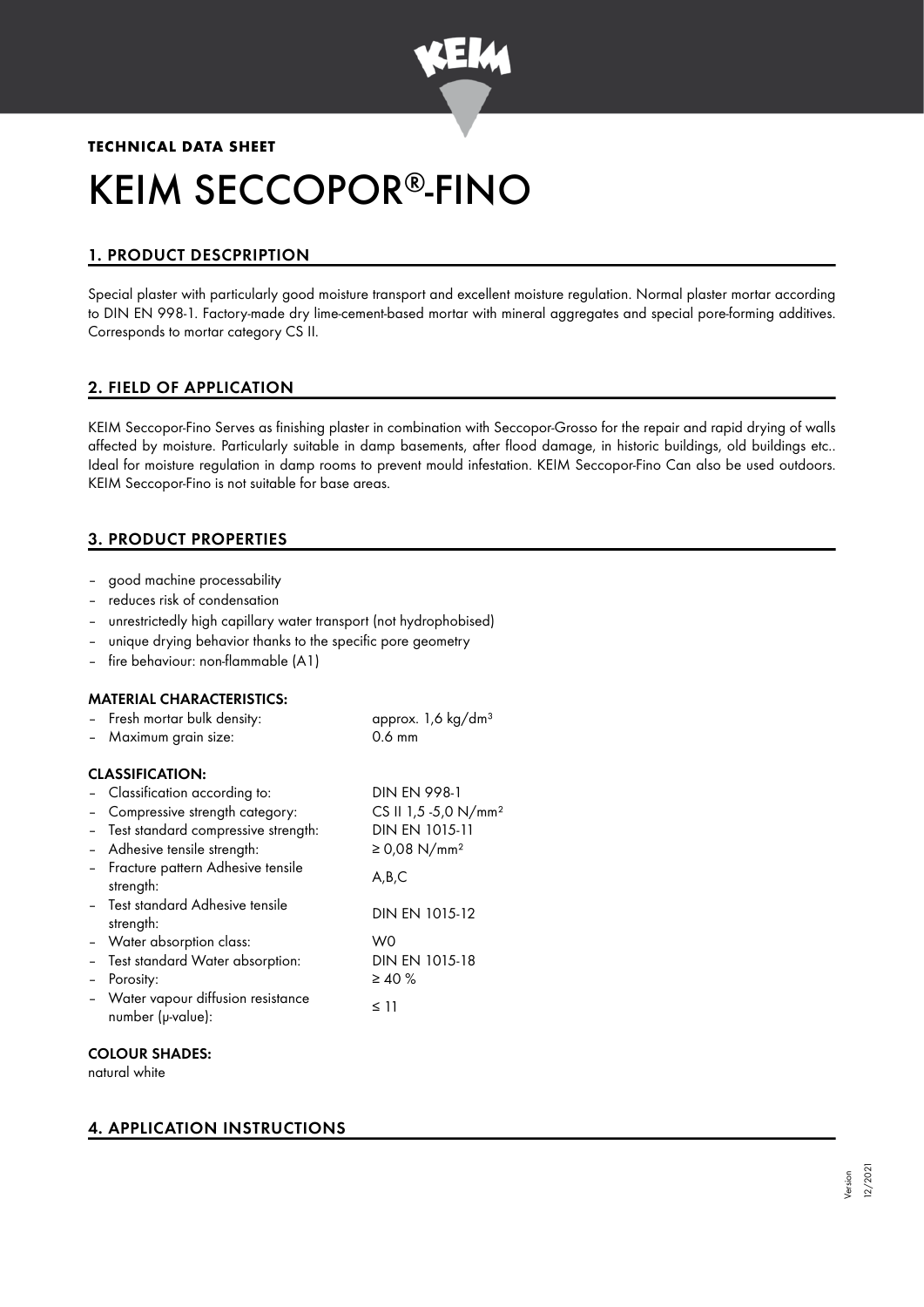#### SUBSTRATE PREPARATION:

The substrate must be strong, dry, clean, sound and free from adhesion-reducing residues and must not be too absorbent. In the case of highly absorbent substrates or very warm ambient conditions, prewetting must be carried out.

#### APPLICATION CONDITIONS:

Ambient and substrate temperature ≥ 5 °C during application and drying. Do not apply in direct sunlight or on sun-heated substrates. Protect surfaces from direct sun, wind and rain during and after application.

#### PREPARATION OF MATERIAL / MIXING & CONVEYING:

Mix KEIM Seccopor-Fino with approx. 5.5 - 6.5 l (specification per bag) of clean water with a power stirrer to a stiff-plastic consistency without lumps and allow to mature briefly. Do not remix already stiffened material with water. Application can be performed by hand, via continuous mixer or rendering machine. When mixing, mix with a motor whisk for approx. 1 - 2 minutes. Application time: Apply immediately after mixing, within 30 minutes. Do not remix material that has already stiffened.

#### APPLICATION:

Apply mixed KEIM Seccopor-Fino quickly with suitable tools in uniform layer thickness.

#### LAYERING SYSTEM:

Plaster structure: The base coat is applied with KEIM Seccopor-Grosso. After roughening, KEIM Seccopor-Fino can be applied the next day and textured, felted or washed in. A layer thickness of 7 mm must not be exceeded per layer.

#### TOP RENDER:

When using KEIM Seccopor-Fino as finishing plaster, the surface can be felted with a sponge board after sufficient consolidation. Free texturing or washing is also possible.

#### AFTERTREATMENT:

KEIM Seccopor-Fino must be protected from drying out too quickly due to sun or wind, or kept moist if necessary.

#### FINISHING:

For a subsequent coat of KEIM Purkristalat, a minimum layer thickness of 5 mm is required in any case. Painting is only reliably possible on salt-free and hardened surfaces. Minimum waiting time before painting 14 days. KEIM Ecosil-ME or KEIM Biosil is recommended for interior use. KEIM Unikristalat, KEIM Purkristalat and KEIM Granital are suitable for exterior use. Sintered layers should be removed by suitable methods before painting.

#### SETTING TIME:

Allow to stand for 14 days before painting.

#### CONSUMPTION:

#### approx. 1,4 kg/m² per mm

These material consumption values are guide values for smooth substrates. Exact consumption values must be determined by means of test areas.

#### CLEANING OF TOOLS:

Clean tools, machines and mixers immediatley after use with water. In hardened state only a mechanical removal is possible.

# 5. PACKAGING

| <b>Container content</b> | Unit of measure | Quantity on pallet | Type of container |
|--------------------------|-----------------|--------------------|-------------------|
|                          | kg              |                    | baa               |